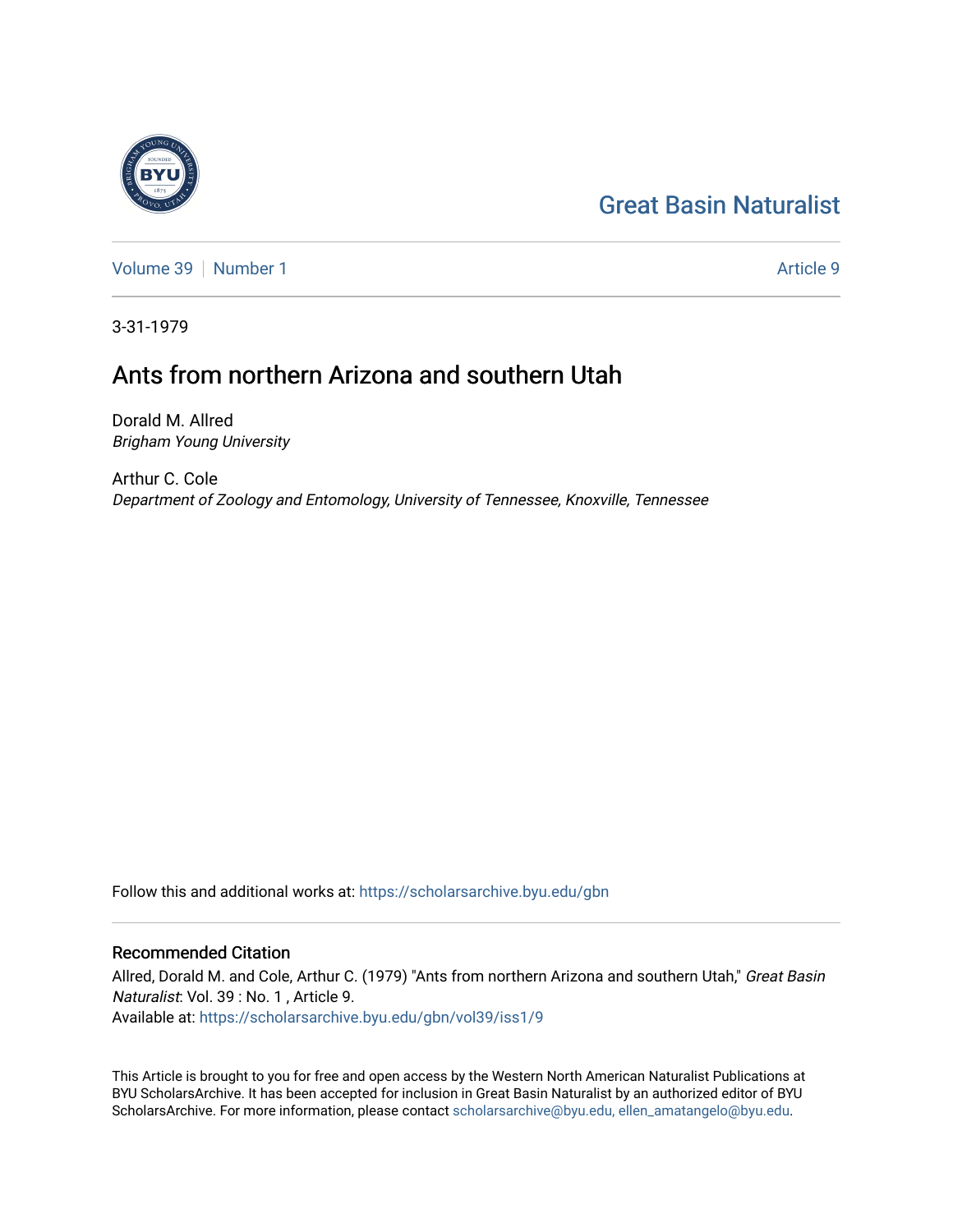#### ANTS FROM NORTHERN ARIZONA AND SOUTHERN UTAH

Dorald M. Allred' and Arthur C. Cole<sup>2</sup>

Abstract.— Ants of 22 species were collected in can pit-traps from 16 different vegetative associations to deter mine distribution, seasonal and annual occurrence, and population as bases for monitoring environmental impact. Thirteen species were sufficiently abundant and distributed to qualify as indicator species. Myrmecocystus mexicanus was the most widespread ecologically. Pogonomyrmex occidentalis was the most abundant species, but second in ecological distribution. The greatest number of species was found in the juniper-Ephedra-grass association, and the fewest species in Ephredra-Coleogyne-Grayia.

In June 1971, ecological studies were in itiated by the Center of Health and Environ mental Studies at Brigham Young University to establish baselines to determine the envi ronmental impact of the Navajo Generating Station near Page, Arizona, and the proposed Kaiparowits Generating Station in Kane County in southern Utah.' Field studies of ar thropods were conducted from July to Sep tember in 1971, and from May to August in 1972 and 1973. Of the 12 sites operated in 1971, the 16 in 1972, and the 12 in 1973, some were studied only one year, others two, and some all three years.

The trapping method, study sites, and pre dominant vegetation on each site are de scribed by Allred and Tanner (1971, Great Basin Nat. 39:89-96). The ants were identi fied by Arthur C. Cole

#### Species Commonly Collected

Camponotus vicinus Mayr is common and widespread in the arid and semiarid western United States. Nesting generally beneath stones and logs, it is a strong and highly successful contender for space and food.

One specimen was taken at site 1, 106 at site 2, 27 at site 6, 54 at site 19, 41 at site 27, and 5 at site 28. Largest numbers were taken at site 19, a Coleogyne community. Ants were taken from July to September in 1971, most abundantly during the latter two months; April to September in 1972, most abundantly in August; and May to August in 1973, also most abundantly in August. Comparison of July and August collections for the three years showed twice as much activity in 1972 and 1973 than in 1971. For the period of May to August, only slightly more activity was noted in 1972 than in 1973.

Conomyrma insana (Buckley), known previously as Dorymyrmex pyramicus (Roger), has circular and semicircular crater mounds that are characteristic components of desert and semidesert regions, and the agile workers run rapidly over the soil in great numbers during their diurnal foraging.

One of the most common species of ants collected, 238 specimens were taken from 14 of the 19 sites. Largest numbers were found on site 27, a juniper-pinyon community. Ants were found in July and August of 1971, most abundantly in July; from May to September of 1972, most abundantly in August; and from May to August of 1973, also most abundantly in August. Comparison of July and August for the three years showed about equal numbers of ants in 1971 and 1972, but only one-fifth as many in1973. For the peri od of May to August, four times as many ants were taken in 1972 than in 1973.

Crematogaster depilis Wheeler forms large colonies beneath stones or in nests marked by irregular craters of soil.

Of the total 192 specimens taken from 11 sites, the largest numbers were found on sites <sup>1</sup> and 2, Ephedra-Vanclevea-grass and juni-

<sup>&#</sup>x27;Department of Zoology and Life Science Museum, Brigham Young University, Provo, Utah 84602.

<sup>&#</sup>x27;Department of Zoology and Entomology, University of Tennessee, Knoxville, Tennessee 37916.

<sup>&#</sup>x27;These studies were funded cooperatively by Salt River Project, Arizona Resources Corporation, and Southern California Edison.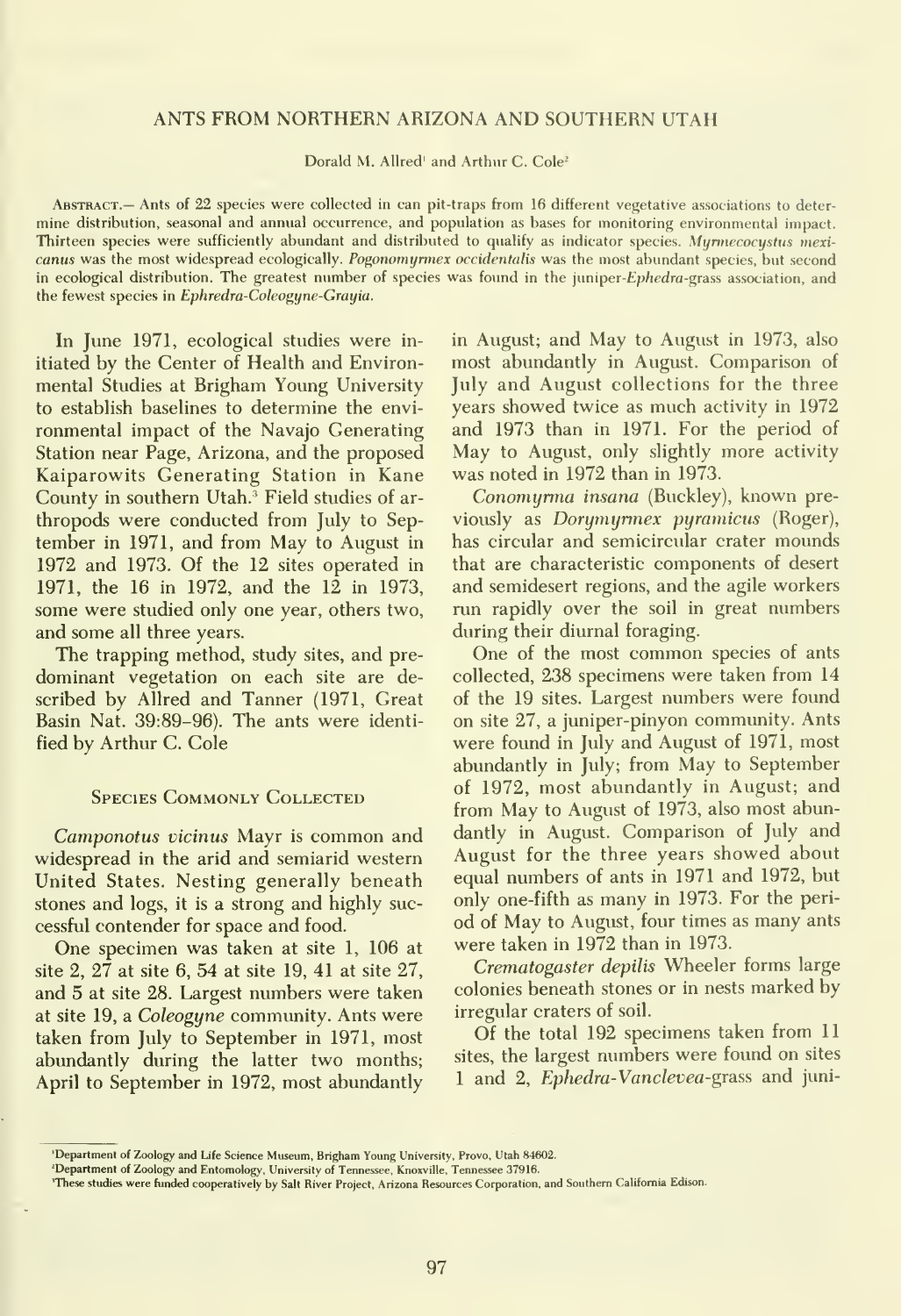per-Ephedra-grass communities, respectively. In 1971, ants were found in July and August, more abundantly in August; in April and from June to August in 1972, most abundantly in July; and in May, June, and August of 1973, most abundantly in May. In July and August of the three years, twice as many ants were taken in 1971 than in 1972, and 18 times as many as in 1973.

Formica ohtusopilosa Emery nests in dry, sunny areas of rather coarse soil. The large entrance is surrounded by an irregular array of pebbles. Workers forage rapidly over the insolated soil surface.

Forty-one specimens were taken at site 3, an *Ephedra-grass* community, and 18 at site 28, an Artemisia-grass community. The ap parent absence of this species in other areas is unusual. Ants were taken in 1971 in July and August, predominantly in July; in 1972 from June to September in about equal numbers each month; and in about equal numbers from May to August in 1973. Activity for July and August in 1971 was about equal to the same months of 1972, but about five times greater than in 1973. For the period of May to August, four times as many ants were taken in 1972 than in 1973.

Formica rufibarbis gnava Buckley forms rather large colonies in earthen nests generally marked by an irregular crater or mound.

Seventy-one specimens were taken at site 2, a juniper-Ephedra-grass community, and 7 specimens at site 3, an Ephedra-grass habitat. All but one of the specimens were taken in 1971, mostly during July. Only one specimen was taken in 1973, in May.

Iridomyrmex pruinosum (E. Andre) is a successful and common component of the desert and semidesert biota. Although it often constructs small circular or irregular craters of fine soil particles, it frequently nests be neath stones and debris. Workers forage rapidly in files even when the soil surface has a high temperature.

Ants were taken from eight sites. More were taken from site 6, an Artemisia community, than from any other site. They were found only in August of 1971, and from June to August in 1972.

Monomorium minimum (Buckley) is a minute ant that nests beneath stones and detritus, or in open soil with or without a crater. It forms populous colonies.

Thirty-five specimens were taken from seven sites. Largest numbers were found at site 28, an Artemisia-grass community. Ants were taken in August 1971, from May to Sep tember in 1972, and only in May of 1973. Most of the specimens in 1972 were taken in July. Thirty-one of the specimens were taken during 1972.

Myrmecocystus mexicanus Wesmael builds nests in unshaded soil. Each nest is usually surmounted by a mound bearing a single, large circular entrance of firmly packed coarse sand. The workers are nocturnal for agers.

Ants of this species were some of the most abundant and the most widespread of all those found. A total of 652 was taken from all 19 sites, the numbers not different signifi cantly from one site to another. They were found during each of the summer months that studies were made. Largest numbers were found in August of 1971, in July and August of 1972, and in May and June of 1973. Comparison of July and August for each of the three years showed about equal numbers in 1971 and 1972, but only onethird as many in1973. For the period of May to August, half again as many ants were taken in 1972 as in 1973.

Myrmecocystus melliger Forel constructs its nests in rather loose soil marked by a cir cular or semicircular crater. These ants run rapidly over the ground during their diurnal foraging, and are a conspicuous though familiar element of desert and semidesert areas.

Seventy-one specimens were taken from 12 sites. No significant difference was noted be tween the numbers of ants at each of the sites. They were taken in July and August of 1971 in about equal numbers; from June to August of 1972, predominantly in July; and in small numbers in May, July, and August of 1973. Comparison of July and August among the three years showed about equal numbers in 1971 and 1972, but only one-fifth as many in 1973. For the period of May to August, four times as many ants were taken in 1972 as in 1973.

Pheidole bicarinata paiute Gregg is a small ant with dimorphic workers that generally nests beneath stones in sand or fine soil. Both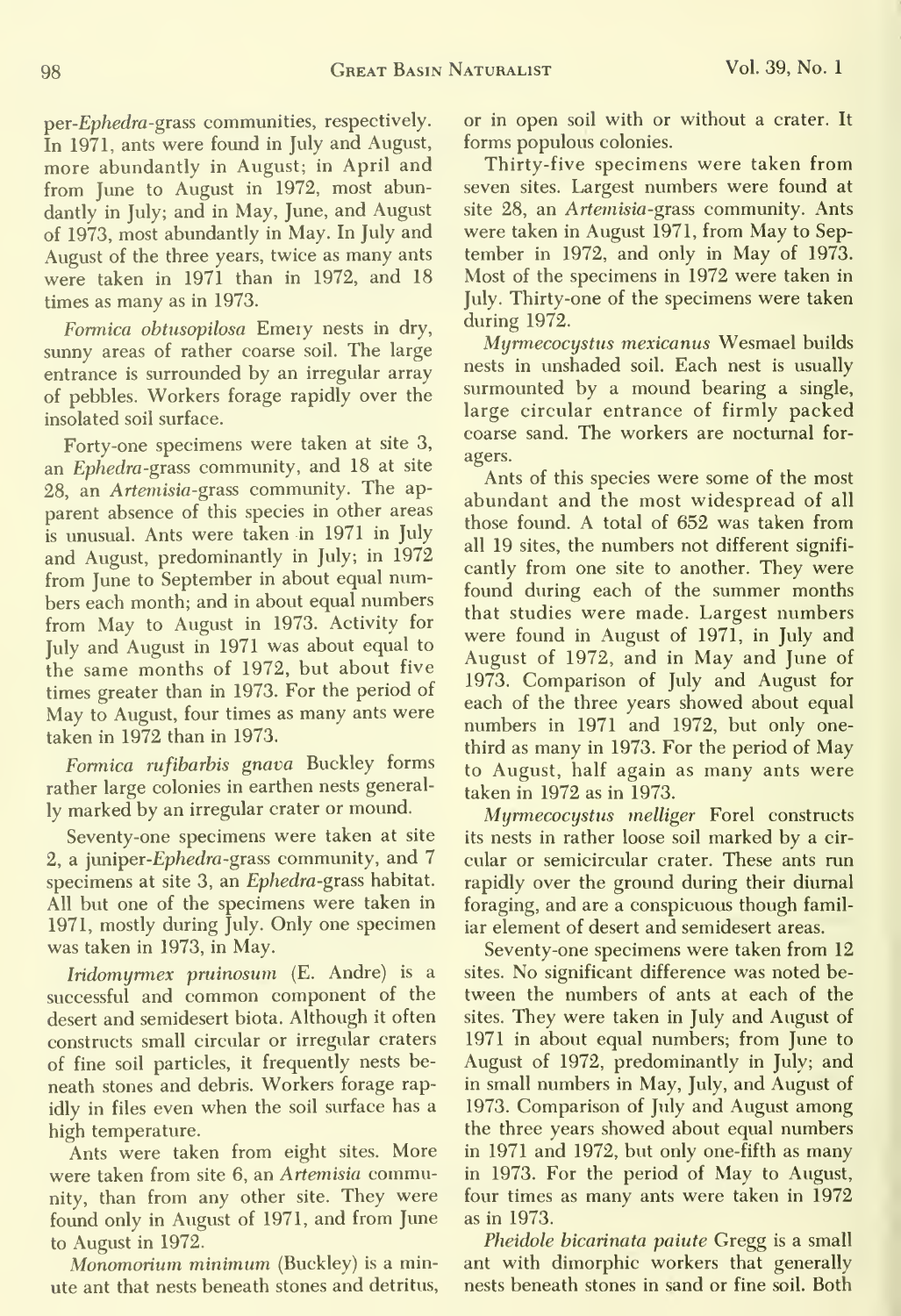majors and minors forage largely for seeds during the cooler daytime hours.

A total of 198 specimens was taken from 12 sites. Numbers were highest at sites 6 and 28, which were Artemisia communities. In 1971, ants were taken from July to September, mostly in August; from May to September in 1972, predominantly in September; and only in June and July of 1973, pre dominantly in June. Comparison of July and August for the three years showed twice as many in 1971 as in 1972, and 25 times as many as in 1973. For the period of May toAugust twice as many were taken in 1972 as in 1973.

Pheidole sitarches soritis Wheeler is another dimorphic harvester that constructs small, circular crater nests or sometimes lives be neath stones in unshaded areas.

A total of 110 specimens was taken from 10 sites. Largest numbers were found at site 3, an *Ephedra-grass* community. In 1971 they were found in July and August, mostly July; from June to August in 1972, predominantly in August, and from June to August in 1973, predominantly in June. Comparison of July and August for the three years showed only two-thirds as many in 1972 as in 1971, and only one-fourth as many in 1973. For the period of May to August, numbers were about equal in 1972 and 1973.

Pogonomyrmex occidentalis (Cresson) is a common harvester whose numerous, large, conical or subconical mounds, each sur rounded by an area cleared of plants, are some of the most conspicuous features of the desert. The nests are usually in coarse, gravelly soil, and both the underground portion and the superstructure contain chambers and galleries in which brood is raised and seeds are stored.

Ants of this species were the most abun dant but not the most widespread of all taken. A total of 800 specimens was taken from 15 of the 19 sites. Ants of the species Myrmecocystus mexicanus were more widespread than P. occidentalis, but not as abundant. This species was most abundant on site 23, although sites 8, 13, and 14 also had rela tively high populations. They were found during each of the summer months that field studies were made. In 1971 and 1972 largest numbers were found in August, and in 1973

in June. Comparison of July and August showed four times as many in 1972 as in 1971, and 13 times as many as in 1973. For the period of May to August, eight times as many were taken in 1972 as in 1973.

Pogonomyrmex rugosus Emery, another large harvester species, constructs nests sur mounted by a low gravel mound or disc with a large, irregular central entrance. The workers vigorously defend their nests and sting readily.

Thirty-three specimens were taken from five sites. Largest numbers were found at site 20, a grass community. Only one was taken in 1971 in July, and the balance in about equal numbers from July to September in 1972.

#### Species Rarely Collected

- Camponotus semitestacea Emery: one speci men 6 June 1972, 3 on 6 July 1972, 3 on 5 August 1972, one on 30 April 1973, site 2-juniper-Ephedra-grass; 3 on 4 July 1973, site 6—Artemisia.
- Conomyrma bicolor (Wheeler): 5 specimens 15 August 1972, site 19—Coleogyne.
- Crematogaster mormonum Emery: 7 speci mens on 18, 19 August 1971, site  $9-At$ riplex Artemisia.
- Liometopum luctuosum Wheeler: 2 specimens 19 June 1972, site 28—Artemisia grass; 12 on 12 May 1973; 15 on <sup>1</sup> July 1973, site 27—juniper-pinyon
- Myrmecocystus mimicus Wheeler: 7 speci mens on 14, <sup>16</sup> August 1971, site 2 juniper-*Ephedra*-grass; one on 6 June 1972, site S—Ephedra-grass; one on 14 August 1972, site 22-Coleogyne.
- Pogonomyrmex imberbiculus Wheeler: 3 specimens on 18, 20 August 1971, 2 on 11 August 1972, site 9-Atriplex-Artemisia.
- Pogonomyrmex suhnitidus Emery: 4 speci mens 18-20 August 1971, one on 10 April 1972, 2 on 12 July 1972, 3 on 10, 12 August 1972, one on 11 September 1972, site 10—*Ephedra*-grass.
- Veromessor lobognathus (Andrews): one spec imen 19 August 1971, 2 on 10, 11 August 1972, 2 on 11 September 1972, 6 on 6, 7 June 1973, site lO-Ephedragrass; one on 7 July 1972, site  $4-Co$ - $[legyne; 3 on 12 July 1972, site 8–$ Grayia-grass.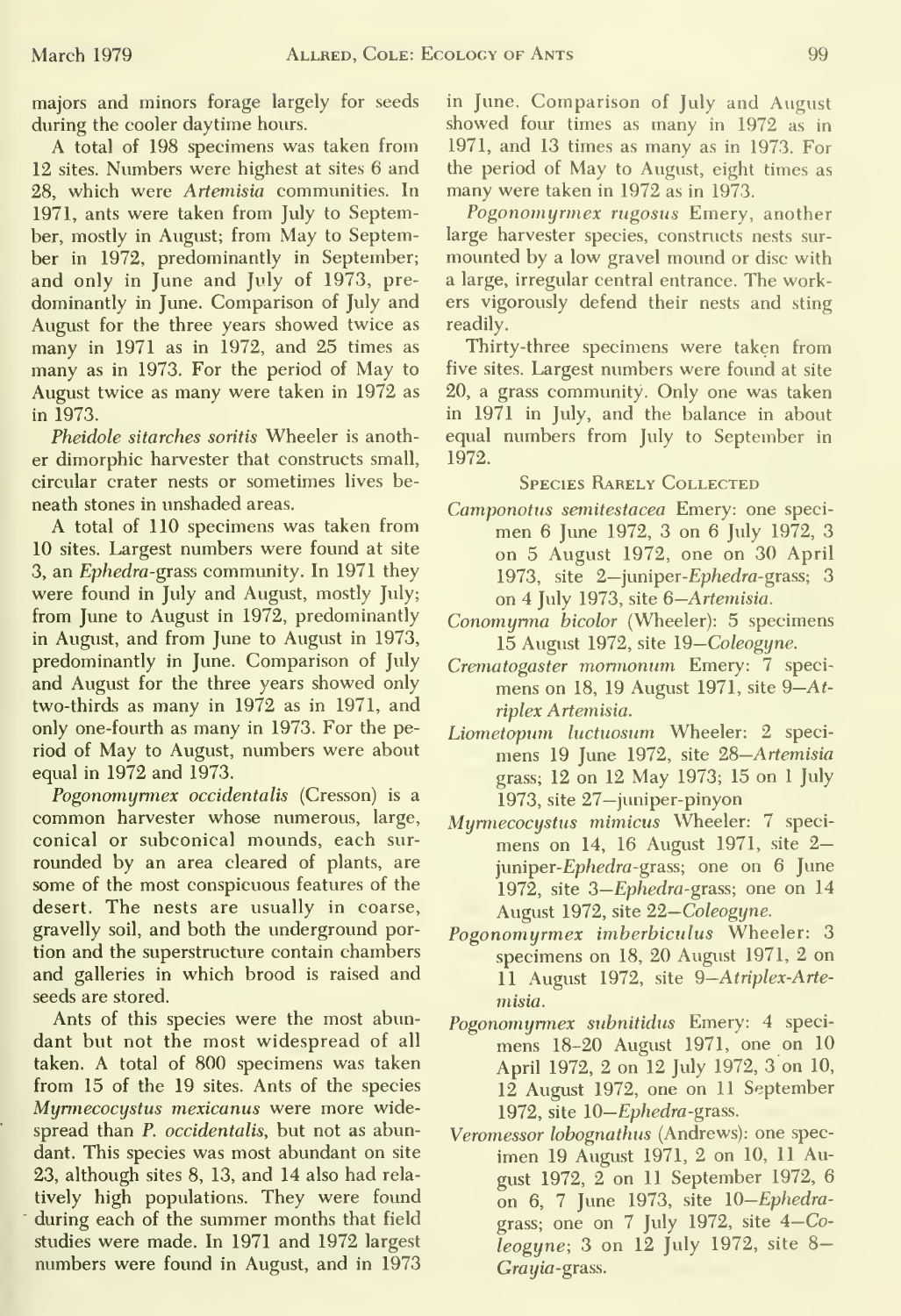#### **Discussion**

These studies were established in major vegetative types within a 48-km perimeter of the proposed sites of the electric generating stations. Retention of study sites beyond the first year was based on vegetative type, di rection from the potential source of pollution, and especially the species and relative abundance of organisms present that could be used as indicator species to monitor environ mental changes. Some sites were dis continued after one season because of in accessibility, discontinuous vegetative analysis, and no specific climatic and edaphic data.

In order to compare populations and sea sonal changes, the numbers of ants collected were adjusted to the number of trapping at tempts. The normal variability in seasonal and annual populations, slightly different trapping periods within the same month, and the influence of periodic and abrupt climatic changes on the activity of the ants during a given trapping period were ignored.

Pit traps are effective primarily for ground-dwelling arthropods that move on the ground more frequently than they fly. The traps involve minimum effort and time, can be used effectively for those species which may be so trapped, and adequately determine relative abundance and distribution within the limitations of time, economy, and logistics. The number of trapping attempts is "Number of traps multiplied by number of days operated<br>Not operated during year indicated. shown in Table 1.

Thirteen of the 22 species found in this TABLE 2. Numbers and distribution of ants' on 16 major study are sufficiently abundant and dis-<br>study sites, 1971-1973. tributed that they may be used as indicator species to determine environmental changes (Table 2).

In this study relative numbers of individuals are referred to as "activity," inasmuch as populations were measured only by above ground activity and not numbers of colonies or individuals within those colonies. An as sumption is made that above-ground activity and abundance is directly proportional to the number of colonies and individuals.

Greatest activity of the ants occurred in July and August of 1971 and 1972, and in June of 1973 (Table 3).

The total number of species varied only  $\frac{1}{2}$  only those species are included of which more than 20 specimens were slightly during the three years (Table 4). taken.

Some study sites showed significant variations where data were available for all three years. On 6 of 8 such sites, <sup>a</sup> decrease in the number of species was noted in 1973. Where only two years' data were available for 5 sites, one site increased in number of species in 1972 over 1971, 3 decreased in 1973 over 1972, and one was equal for 1972 and 1973. Nine of 12 sites showed a species decrease in 1973 over one or both the two previous years.

Table 5 shows the variety of predominant ants for each of the study sites. Myrmeco-

TABLE 1. Number of trap-days' for pit traps on 16 major study sites, 1971-1973.

| Site                             | 1971                     | 1972   | 1973      | Total |
|----------------------------------|--------------------------|--------|-----------|-------|
| $\mathbf{1}$                     | 60                       | 120    | 90        | 270   |
| $\overline{2}$                   | 60                       | 180    | 90        | 330   |
| 3                                | 60                       | 180    | 90        | 330   |
| $\overline{4}$                   | 60                       | 120    | $\circ$   | 180   |
| 6                                | 60                       | 90     | 90        | 240   |
| 8                                | 60                       | 90     | 90        | 240   |
| 10                               | 60                       | 120    | 90        | 240   |
| 13                               | 60                       | 150    | 90        | 300   |
| 14                               | 60                       | 150    | 90        | 300   |
| 19                               | $\circ$                  | 90     | $\circ$   | 90    |
| 20                               | $\ddot{\phantom{0}}$     | 90     | $\bullet$ | 90    |
| 22                               | $\circ$                  | 150    | $\circ$   | 150   |
| 23                               | $\circ$                  | 120    | 90        | 210   |
| 27                               | $\circ$                  | 120    | 70        | 190   |
| 28                               | $\circ$                  | 120    | 70        | 190   |
| 30                               | ۰                        | 150    | 90        | 240   |
| Total                            | 510                      | 2,040  | 1,040     | 3,590 |
| $-2$<br><b>Contract Contract</b> | $-1$ $-1$ $-1$ $-1$ $-1$ | $\sim$ |           |       |

| Pogonomyrmex occidentalis | 800 |                 |
|---------------------------|-----|-----------------|
|                           |     | 14              |
| Myrmecocystus mexicanus   | 652 | 16              |
| Conomyrma insana          | 238 | 12              |
| Camponotus vicinus        | 234 | 6               |
| Pheidole painte           | 198 | 10              |
| Crematogaster depilis     | 192 | 10              |
| Pheidole sitarches        | 110 | 9               |
| Formica rufibarbis        | 78  | $\overline{2}$  |
| Myrmecocystus melliger    | 71  | $\overline{11}$ |
| Formica obtusopilosa      | 61  | $\overline{2}$  |
| Monomorium minimum        | 35  | 7               |
| Pogonomyrmex rugosus      | 33  | $\overline{4}$  |
| Iridomyrmex pruinosum     | 26  | $\overline{7}$  |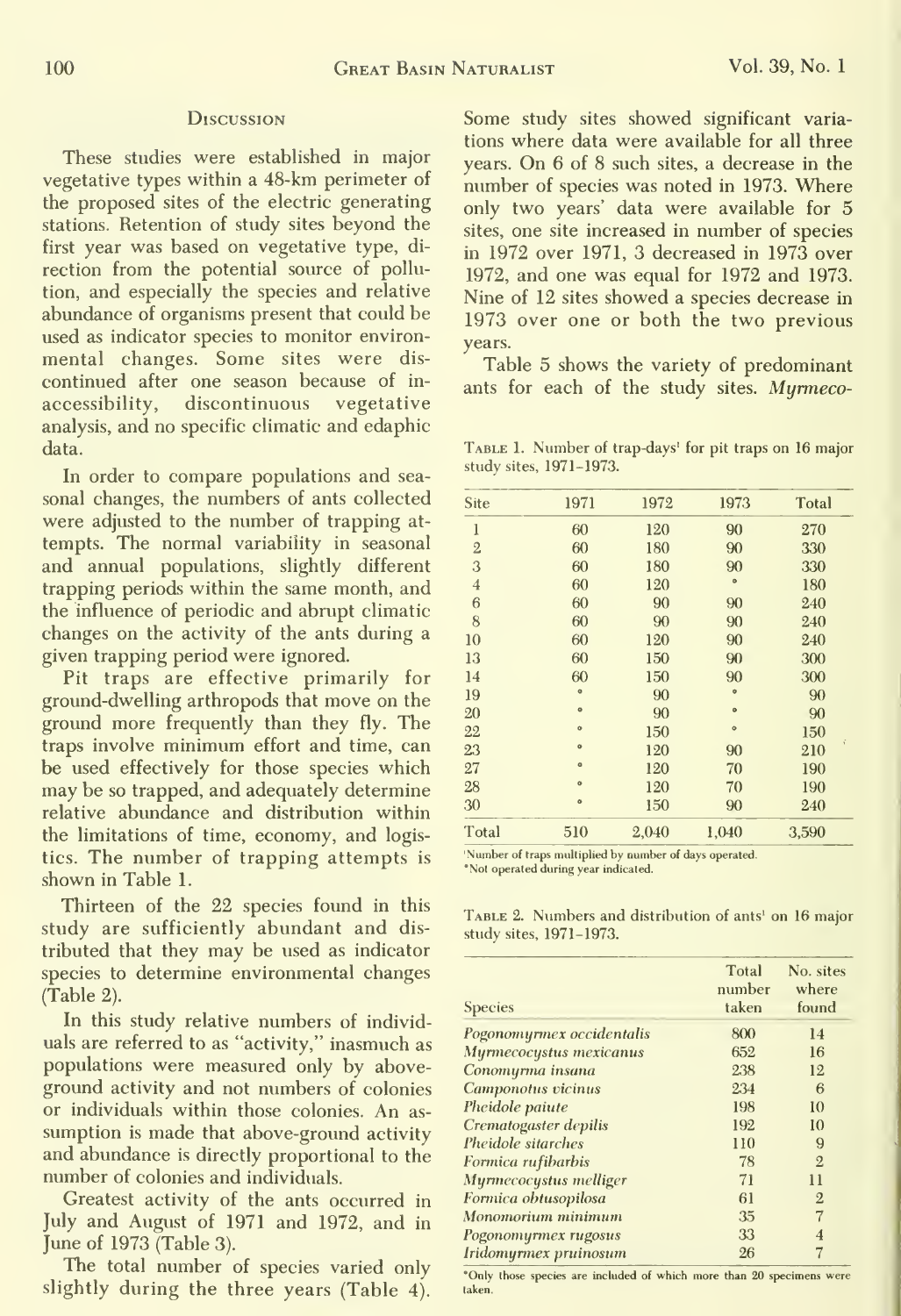|           | No. ants collected |                       |        |                       |         |                       |  |  |  |
|-----------|--------------------|-----------------------|--------|-----------------------|---------|-----------------------|--|--|--|
| Month     |                    | 1971                  | 1972   |                       |         | 1973                  |  |  |  |
|           | Actual             | Adjusted <sup>1</sup> | Actual | Adjusted <sup>1</sup> | Actual  | Adjusted <sup>1</sup> |  |  |  |
| April     | $\circ$            |                       | 34     | 54                    | ۰       |                       |  |  |  |
| May       | $\circ$            |                       | 46     | 69                    | 116     | 151                   |  |  |  |
| June      | $\bullet$          |                       | 266    | 319                   | 111     | 266                   |  |  |  |
| July      | 184                | 736                   | 649    | 649                   | 88      | 176                   |  |  |  |
| August    | 424                | 721                   | 701    | 841                   | 76      | 152                   |  |  |  |
| September | 27                 | 216                   | 96     | 307                   | $\circ$ |                       |  |  |  |

Table 3. Total number of ants of all species collected in pit traps at 16 major study sites, 1971-1973.

'Numbers adjusted to number of trap days.<br>"Traps not operated.

TABLE 4. Number of species of ants captured in pit traps on 16 major study sites, 1971-1973.

| Site | Predominant vegetation         | 1971 | 1972         | 1973 | Total |
|------|--------------------------------|------|--------------|------|-------|
|      | Ephedra-Vanclevea-Grass        |      | $\mathbf{R}$ | 8    | 10    |
|      | Juniper-Ephedra-Grass          | 10   |              | 10   | 13    |
| 3    | Ephedra-Grass                  |      |              |      |       |
|      | Coleogyne                      |      |              |      |       |
| 6    | Artemisia                      |      |              |      |       |
| 8    | Grayia-Grass                   |      |              |      |       |
| 10   | Ephedra-Grass                  |      |              |      |       |
| 13   | Grayia-Ephedra-Grass           |      |              |      |       |
| 14   | Coleogyne-Grayia-Ephedra-Grass |      |              |      |       |
| 19   | Coleogyne                      |      |              |      |       |
| 20   | <b>Grass</b>                   |      |              |      |       |
| 22   | Coleogyne                      |      |              |      |       |
| 23   | Ephedra-Coleogyne-Grayia       |      |              |      |       |
| 27   | Juniper-Pinyon                 |      |              |      |       |
| 28   | Artemisia-Grass                |      |              |      |       |
| 30   | Ephedra-Grass                  |      |              |      |       |
|      | Total                          | 20   | 20           | 16   | 24    |

\*Not trapped during year indicated.

TABLE 5. Percentage composition<sup>1</sup> of ants on 16 major study sites, 1971-1973.

|                |            |            |            |            | Species of ant |            |            |            |            |            |                     |            |                    |
|----------------|------------|------------|------------|------------|----------------|------------|------------|------------|------------|------------|---------------------|------------|--------------------|
| Site           | Cam<br>vic | Con<br>ins | Cre<br>dep | For<br>obt | For<br>gna     | Mon<br>min | Myr<br>mex | Myr<br>pla | Phe<br>pai | Phe<br>sor | Pog<br>$_{\rm occ}$ | Pog<br>rug | Other <sup>2</sup> |
|                | $\circ$    | $\bullet$  | 26         |            |                | $\circ$    | 28         | ۰          | 18         | $\bullet$  | $\circ$             |            | (1)                |
| $\overline{2}$ | 26         | $\circ$    | 12         |            | 18             |            | 20         | $\circ$    | $\circ$    | $\bullet$  | $\circ$             |            | (3)                |
| 3              |            |            | 14         | 16         | $\circ$        | $\circ$    | 10         | $\circ$    | 14         | 20         | 17                  | $\circ$    | (1)                |
| $\overline{4}$ |            |            | $\circ$    |            |                | $\circ$    | 41         | $\circ$    |            | $\circ$    | 38                  |            | $^{(1)}$           |
| 6              | 19         |            |            |            |                |            | 26         | $\circ$    | 36         |            | $\circ$             |            | (3)                |
| 8              |            | $\bullet$  | $\circ$    |            |                | $\circ$    | 23         |            |            |            | 64                  |            | $\left( 1\right)$  |
| 10             |            | $\circ$    |            |            |                |            | 51         | $\circ$    |            | $\alpha$   | 22                  |            | (3)                |
| 13             |            |            | $\alpha$   |            |                |            | 14         |            | $\circ$    | $\circ$    | 69                  |            | (1)                |
| 14             |            | $\bullet$  | $\circ$    |            |                |            | 24         | $\circ$    | $\circ$    |            | 63                  |            | (1)                |
| 19             | 55         | $\bullet$  | $\circ$    |            |                | $\circ$    | 16         | $\circ$    | $\circ$    |            |                     | $\circ$    |                    |
| 20             |            | 27         |            |            |                |            | ۰          | $\circ$    | $\epsilon$ |            |                     | 49         |                    |
| 22             |            | $\bullet$  |            |            |                |            | 53         | $\circ$    | 27         |            | $\circ$             | $\circ$    | (1)                |
| 23             |            |            | $\circ$    |            |                |            | 27         |            |            |            | 72                  |            |                    |
| 27             | 15         | 34         |            |            |                |            | 24         | $\alpha$   | $\circ$    |            | 11                  |            | (3)                |
| 28             | $\bullet$  | 15         |            | 16         |                | 19         | ۰          |            | 28         | $\circ$    | $\circ$             |            | (1)                |
| 30             |            | 21         | $\circ$    |            |                | $\circ$    | 29         |            |            | $\circ$    | 43                  |            |                    |

The nearest whole percentage is listed for those which constitute at least 10 percent of the specimens collected. However, percentage is relative to all species of ants collected. An asterisk indicates presence in numbers